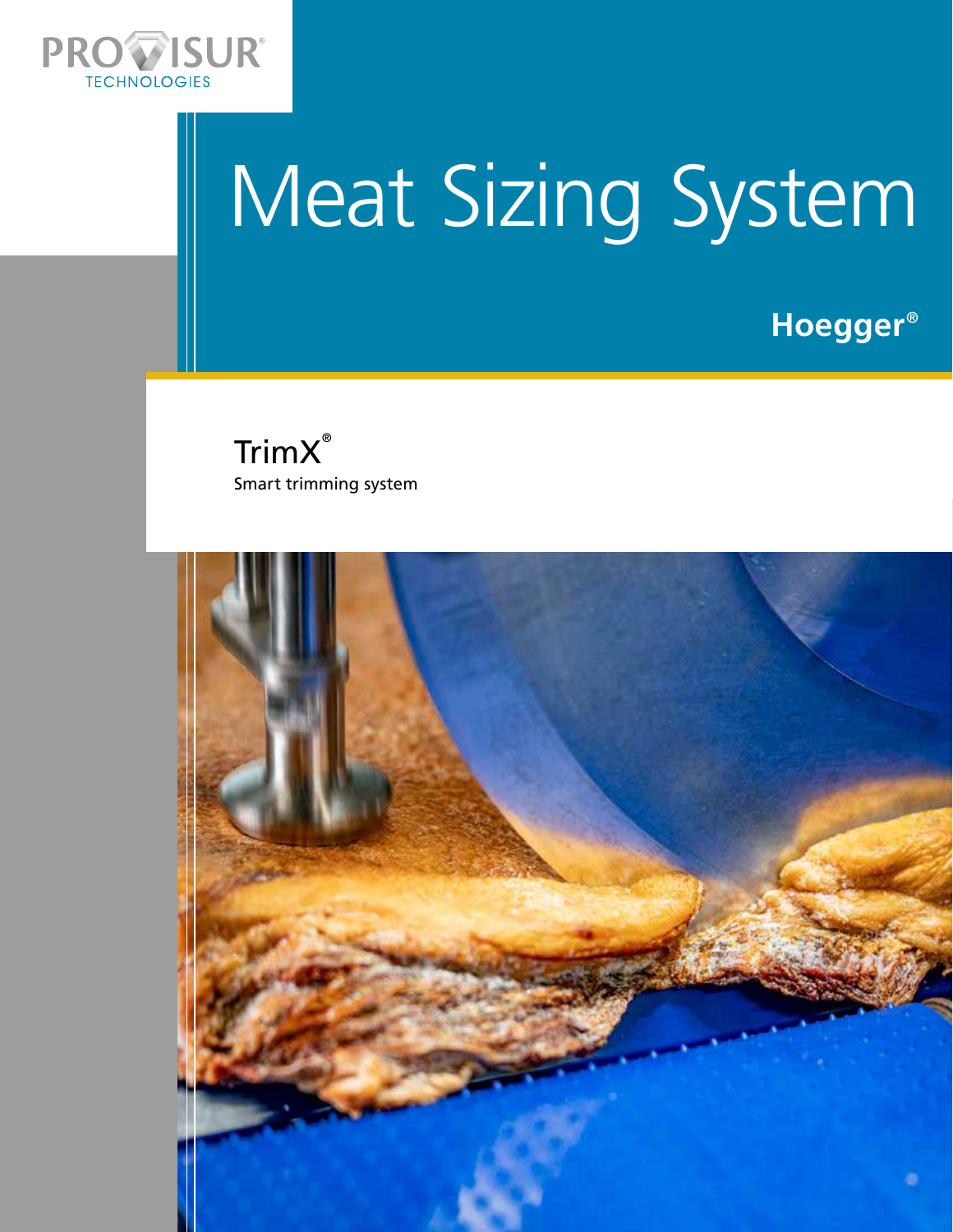Provisur's smart Hoegger TrimX meat sizing system is comprised of the flattener, scanner, side strapper and docker. It has been engineered to increase yield and increase slicer throughput resulting in more meat going into #1 slices with less debris on the line.



# **Smart trimming decision**

- 3D scan of the bacon belly
- Analysis of belly dimensions, fat and lean, and defects
- Individual trimming decision following adaptable rules putting the customer in control
- Maximize yield: Smart trimming for optimal subsequent pressing and slicing
- Trimming decisions and results are repeatable





# **Docking**

- Prepare belly ends for optimum pressing and slicing for a good slice on the first slice
- Increase slicer throughput significantly by cutting away thin areas and other defects
- Increase yield by protecting good meat from over-pressing

# **Side strapping**

- Meat model based side strapping
- Increase yield by protecting good meat from overpressing and deep wrinkle by cutting off bad areas ahead of pressing
- Optimize belly volume for ideal pressing

# **Total control**

- All parameters and decisions are easy to adapt with the HMI assistant
- Cutting strategy adjustable to customer's production requirements
- Recipe management and audit trail for belly management and traceability
- Adjust the cutting strategy to stay ahead of the ever changing belly market

# **Traceability and visibility**

- Volume, dimensions, shape, defects and dock ends are stored in a data base
- Enables versatile possibilities for statistics, optimization, supplier evaluation etc.

**Facts and features**

- Fully automated process
- Throughput up to 15 pcs/min.
- Compact footprint
- Hygienic design
- Modular options for loading, unloading and trim handling





# Patent pending





# Smart trimming – increase yield – increase slicer throughput

# **Best-In-Class control technology**

- Simple and fast remote access to the machine enables fault-diagnosis, supervised preventive maintenance and enhanced customer-service and support
- Ultramodern HMI and state-of-the-art control for industry 4.0

- 
- 

architecture provides an open and agile development